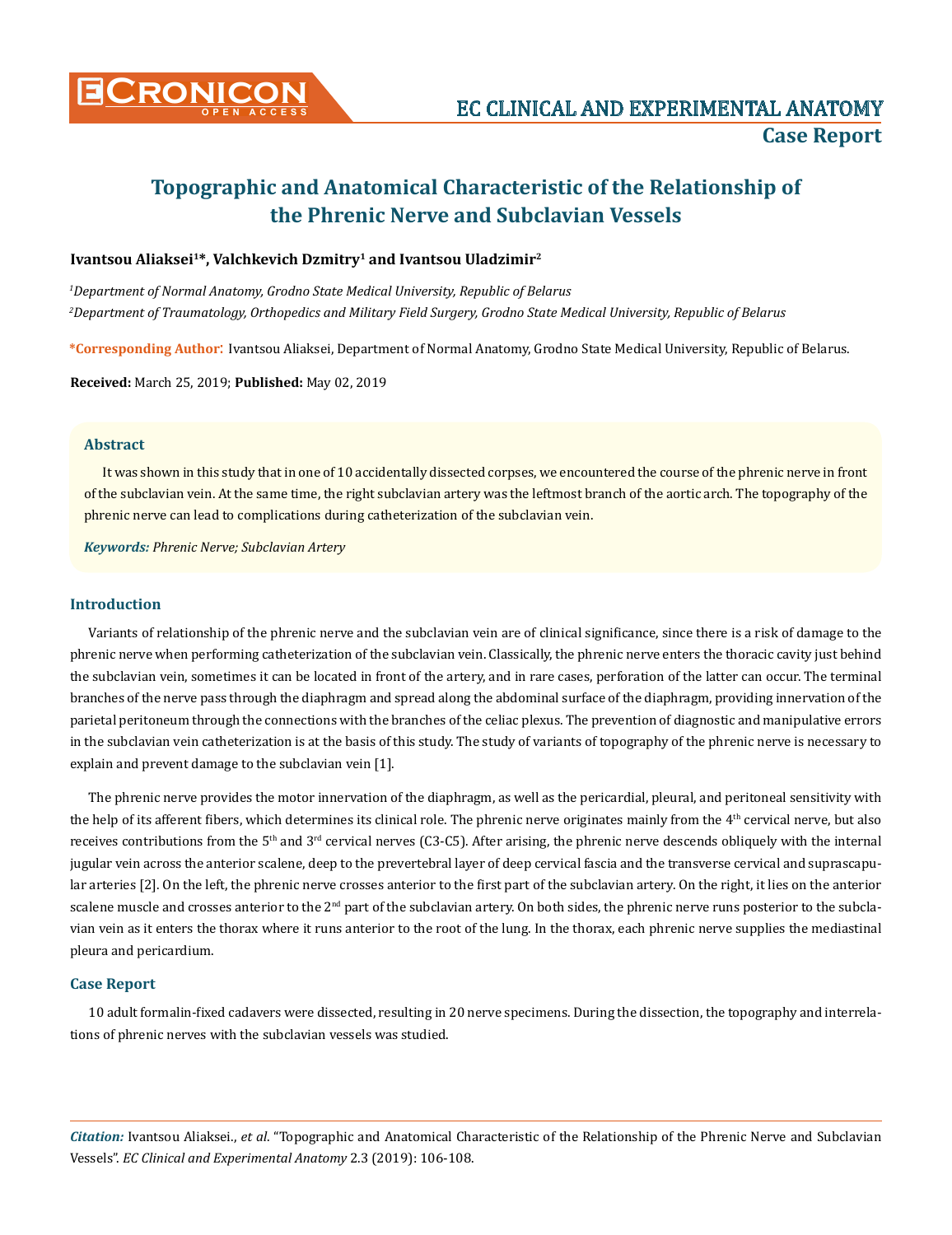During the study, in the 19 of 20 cases we observed the classical version of the course of the phrenic nerve behind the subclavian vein. However, the following important variation was observed only on the right side in a 61-year old male cadaver: phrenic nerve has passed in front of the subclavian vein, just before entering the thorax, which makes it very vulnerable to subclavian catheterization. This variant of the course of the phrenic nerve is combined with the unusual course of the right subclavian artery. This artery had raised as an independent trunk from the aortic arch and lateral to the left subclavian artery. In the literature, this variation often is called arteria lusoria and occur in 0.5-2.0% [3,4].

#### **Discussion**

Right subclavian vein catheterization is a commonly performed procedure for vascular access for hemodialysis, and the phrenic nerve palsy manifesting as hemidiaphragmatic paralysis is an important complication associated with it [5,6]. In 4 - 35% of cases, the catheterization of the subclavian vein leads to complications, such as pneumothorax, hemothorax, and mediastinal hemostasis, damage to the brachial plexus, piercing of the subclavian artery, thrombophlebitis, air embolism and damage to the recurrent laryngeal or phrenic nerve. Paralysis of the phrenic nerve, as a rule, is a direct complication of the subclavian venipuncture, but can sometimes be a late complication. Typically, paralysis of the phrenic nerve in patients leads to a decrease in lung capacity, in combination with symptoms of hypoxia and rarely pain in the right shoulder [1].

Injuries of the phrenic nerve in subclavian and central venous catheterization have been explained in a number of mechanisms. Direct nerve damage is usually associated with repeated venipuncture attempts. Even without perforation of the subclavian vein, hemorrhagic compression of the phrenic nerve is possible under the action of a mediastinal hematoma or compression of the phrenic nerve by the hard tip of a venous catheter. The main factor for more serious nerve damage in case of a perforated vein is the large needle size [7]. Transitory paralysis of the phrenic nerve when performing local anesthesia manifests itself at the beginning of catheterization. Squeezing of the phrenic nerve may be due to inflammation of the venous wall because of catheterization. The variant of the passage of the phrenic nerve in front of the subclavian vein is a rare case. The variability of location deviations is found from 7.25% to 9% [8].

The accessory phrenic nerves occurring from 61.8% to 75% can pass in front of the subclavian vein [9]. The frequency of damage to the accessory nerves varies from 22% to 84%. However, M. Loukas noted that a phrenic-accessory phrenic nerve loop was found around the subclavian vein in 30% of the cases. In the presence of the accessory phrenic nerve, damage to the main trunk during catheterization will not lead to complete paralysis of the corresponding half of the diaphragm due to the content of motor fibers in the accessory nerve [10].

#### **Conclusions**

It was shown in this study that in one of 10 accidentally dissected corpses, we encountered the course of the phrenic nerve in front of the subclavian vein. At the same time, the right subclavian artery was the leftmost branch of the aortic arch. The topography of the phrenic nerve can lead to complications during catheterization of the subclavian vein. As the study shows, this anomaly occurs often enough that it is necessary to take into account during the manipulation of catheterization because of impossibility to determine that anomaly neither clinically or through ultrasonography.

### **Bibliography**

- 1. [Takasaki Y. "Transient right phrenic nerve palsy associated with central venous catheterization".](https://www.ncbi.nlm.nih.gov/pubmed/11517143) *British Journal of Anaesthesia* 87.3 [\(2001\): 510-511.](https://www.ncbi.nlm.nih.gov/pubmed/11517143)
- 2. Moore Keith L. "Clinically oriented anatomy". Philadelphia: Lippincott Williams and Wilkins (1999).
- 3. Atay Y., *et al*[. "Surgical approaches to the aberrant right subclavian artery".](https://www.ncbi.nlm.nih.gov/pmc/articles/PMC1764953/) *Texas Heart Institute Journal* 33.4 (2006): 477-481.

*Citation:* Ivantsou Aliaksei., *et al*. "Topographic and Anatomical Characteristic of the Relationship of the Phrenic Nerve and Subclavian Vessels". *EC Clinical and Experimental Anatomy* 2.3 (2019): 106-108.

107